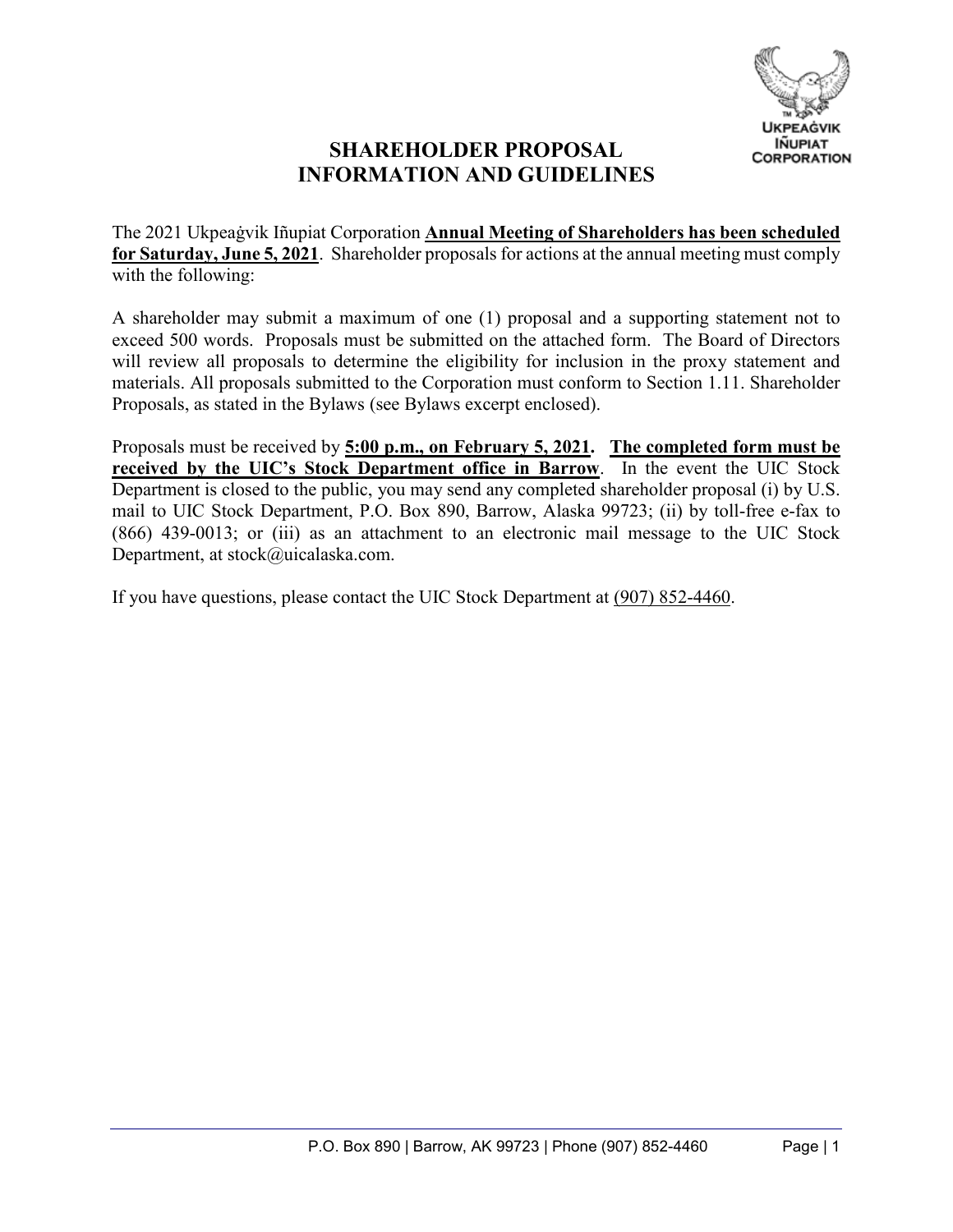# **SHAREHOLDER PROPOSAL AND STATEMENT IN SUPPORT OF PROPOSAL**



### *PROPOSALS MUST BE RECEIVED BY 5:00 P.M., FEBRUARY 5, 2021*

Shareholder Proposal forms must be received by the UIC Stock Department in Barrow. You may send by U.S. mail to the UIC Stock Department, P.O. Box 890, Barrow, Alaska 99723; by tollfree fax to (866) 439-0013; or as an attachment to an electronic mail message to the UIC Stock Department at [stock@uicalaska.com](mailto:stock@uicalaska.com).

SEE EXCERPT OF BYLAWS (ENCLOSED) FOR GUIDELINES IN SUBMITTING PROPOSALS TO BE CONSIDERED AT THE ANNUAL SHAREHOLDERS MEETING.

| SHAREHOLDER'S NAME:           | <u> 1980 - Jan Barnett, fransk politik (d. 1980)</u>                                                             |          |
|-------------------------------|------------------------------------------------------------------------------------------------------------------|----------|
| <b>SHAREHOLDER'S ADDRESS:</b> |                                                                                                                  |          |
|                               |                                                                                                                  |          |
|                               |                                                                                                                  |          |
| PROPOSAL:                     |                                                                                                                  |          |
|                               |                                                                                                                  |          |
|                               |                                                                                                                  |          |
|                               |                                                                                                                  |          |
|                               |                                                                                                                  |          |
|                               | <b>SHAREHOLDER'S STATEMENT IN SUPPORT OF PROPOSAL</b><br>(500 word limit: Attach additional sheets if necessary) |          |
|                               |                                                                                                                  |          |
|                               |                                                                                                                  |          |
|                               |                                                                                                                  |          |
|                               |                                                                                                                  |          |
|                               |                                                                                                                  |          |
|                               |                                                                                                                  |          |
|                               |                                                                                                                  |          |
|                               | Date: $\qquad \qquad$                                                                                            |          |
|                               |                                                                                                                  |          |
|                               | P.O. Box 890   Barrow, AK 99723   Phone (907) 852-4460                                                           | Page   2 |